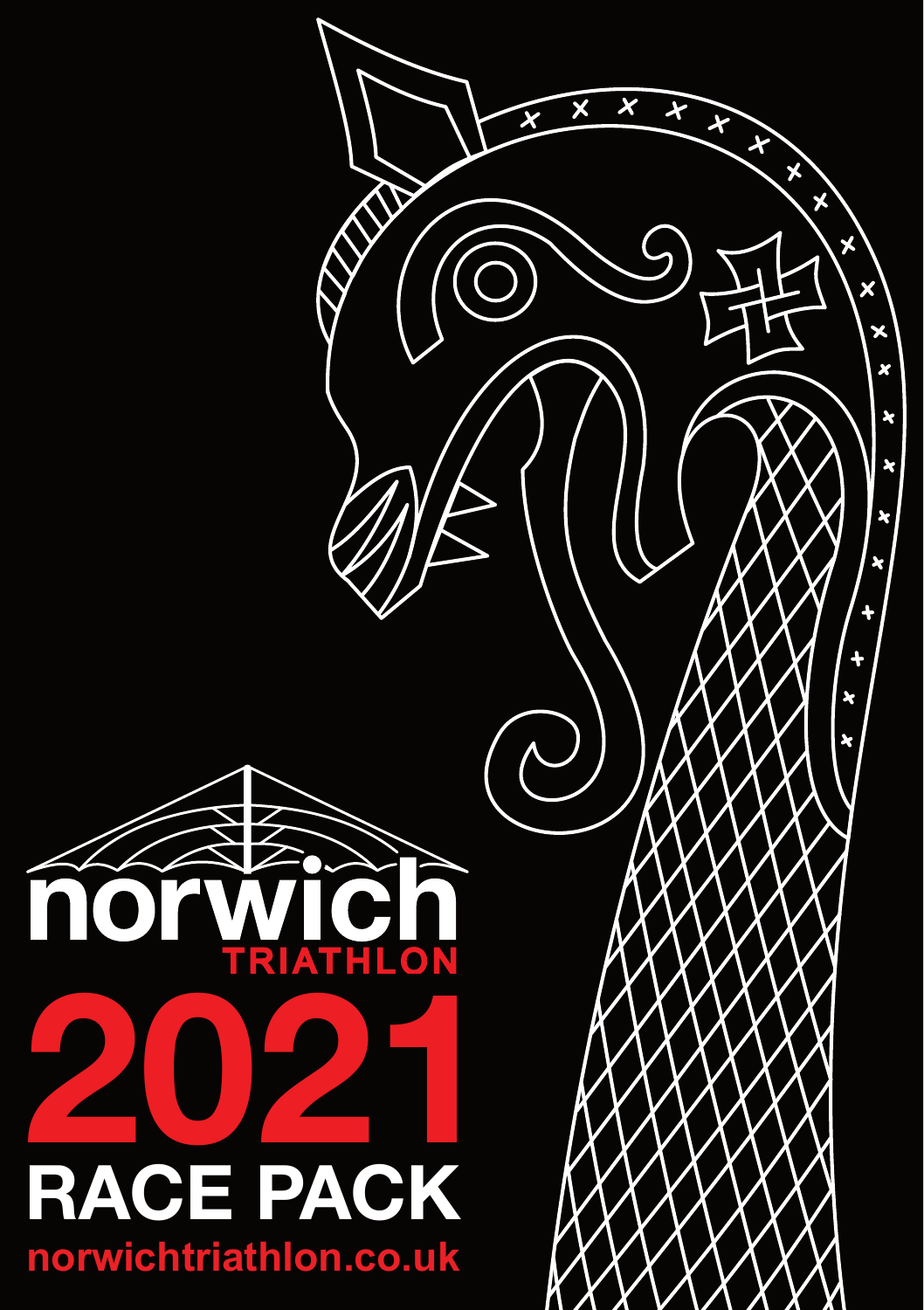Thank you to everyone for your patience and understanding throughout the pandemic. This year's Norwich Triathlon brings you our postponed 2020 race, but with even more competitors than ever before.

Tri-Anglia Triathlon club is proud to be delivering the 16th Annual Norwich Triathlon on Sunday 11th July 2021.

Held in the stunning Whitlingham Country Park in Norwich, competitors get to swim in the vast open waters of Whitlingham Broad. This is followed by a cycle race through picturesque South Norfolk's country roads and culminates in an off-road run round the lake to the finish line. The day itself will host two separate races over the distances of a Sprint and a Standard distance race including a relay option for the Standard race. This makes the Norwich Triathlon fully inclusive and the perfect race for those new to the sport and open water swimming, as well as those who are trying to improve their race.

Tri-Anglia is a voluntary led club which was formed in 1992 to develop and promote the sports of triathlon in and around Norfolk. In 2018, it became a Charitable Incorporated Organisation registered with the Charities Commission.

The Club now boasts over 600 members including a junior section. The club membership is unique in its makeup of an almost 50:50 split between males and females. The Club Trustees and committee are responsible for ensuring training opportunities are available for all abilities. With an annual training programme in place everyone is able to join in the sessions. These include both pool and open water swimming, indoor cycling, running, aquathlons and there are even Duathlons held at the Lotus Race Track just outside Norwich.

To join the club visit *[www.tri-anglia.co.uk/membership](https://www.tri-anglia.co.uk/membership)*

All of the event marshals and organisers are volunteers and their time is invaluable to the success of the club and Norwich Triathlon so please do give them a thank you throughout the event.

Have a fantastic time with us and a great race.

Jane Hannah Race Director, 2021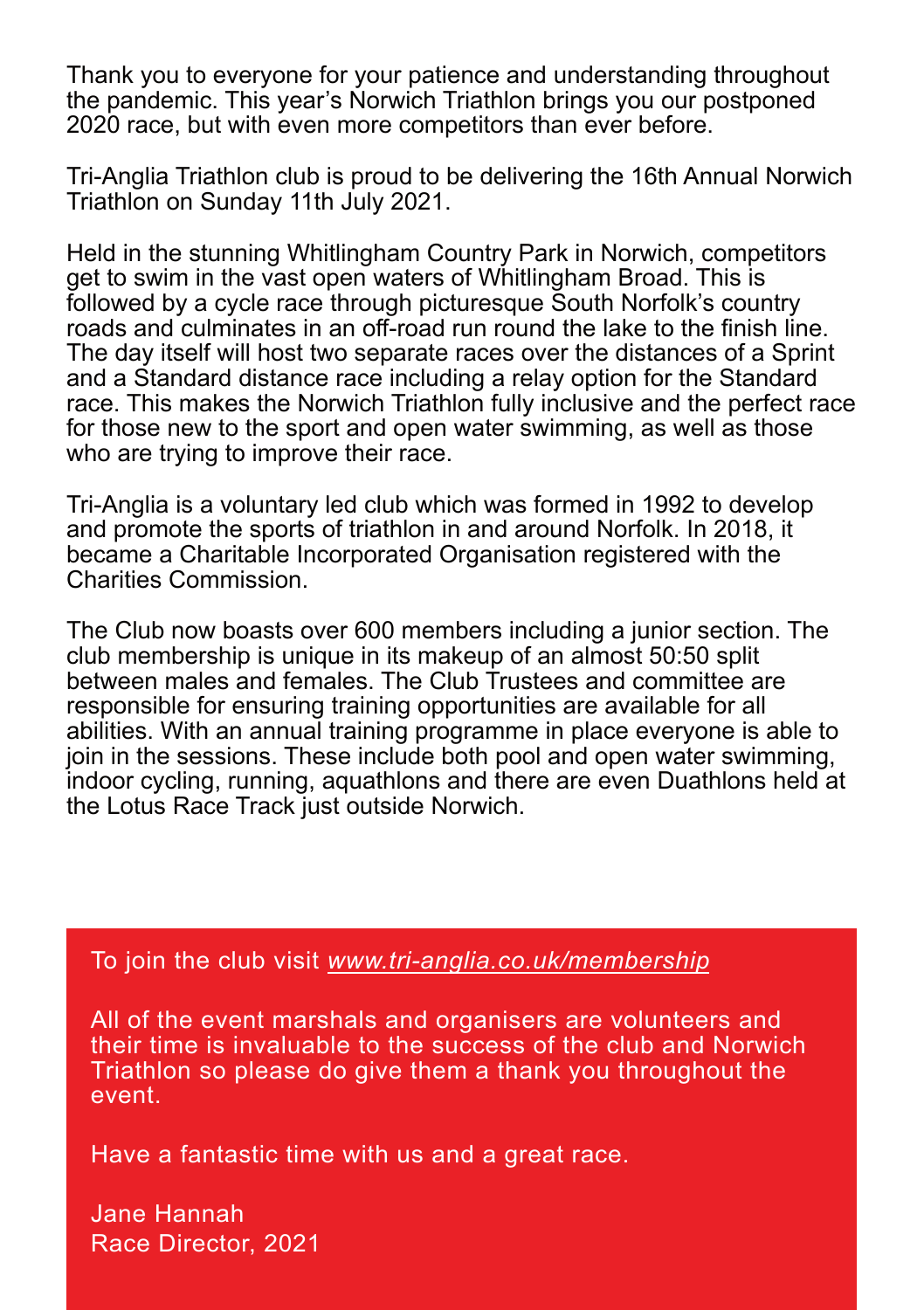### **Location** Whitlingham Country Park, Trowse, Norwich, NR14 8TR



#### **Getting there**

If you live locally why not bike down to the start which will save the traffic in and out of Whitlingham Lane and save you some petrol.

#### **Car parking**

Whitlingham Park Car Parks are operated by RCP who have kindly agreed to a discounted day rate of £4.50 for all competitors who register online ahead of the event.

Please go to *[rcpparking.com](https://rcpparking.com)* and select "future bookings". Follow the process through to the end, confirm and enter the code **TRIWHIT450** at the checkout. Please only book The Old Quarry car park or Lime Avenue (the discount won't work on the others).

This rate is only available when you pre book and on the day costs will be higher. Please note the Norwich Triathlon organisers will NOT be able to help with change for the machines.

Parking is the responsibility of all competitors and Norwich Triathlon will not take any responsibility for any parking tickets.

**Please do not park along Whitlingham Lane. Restricted parking is enforced in this area for the duration of the event**.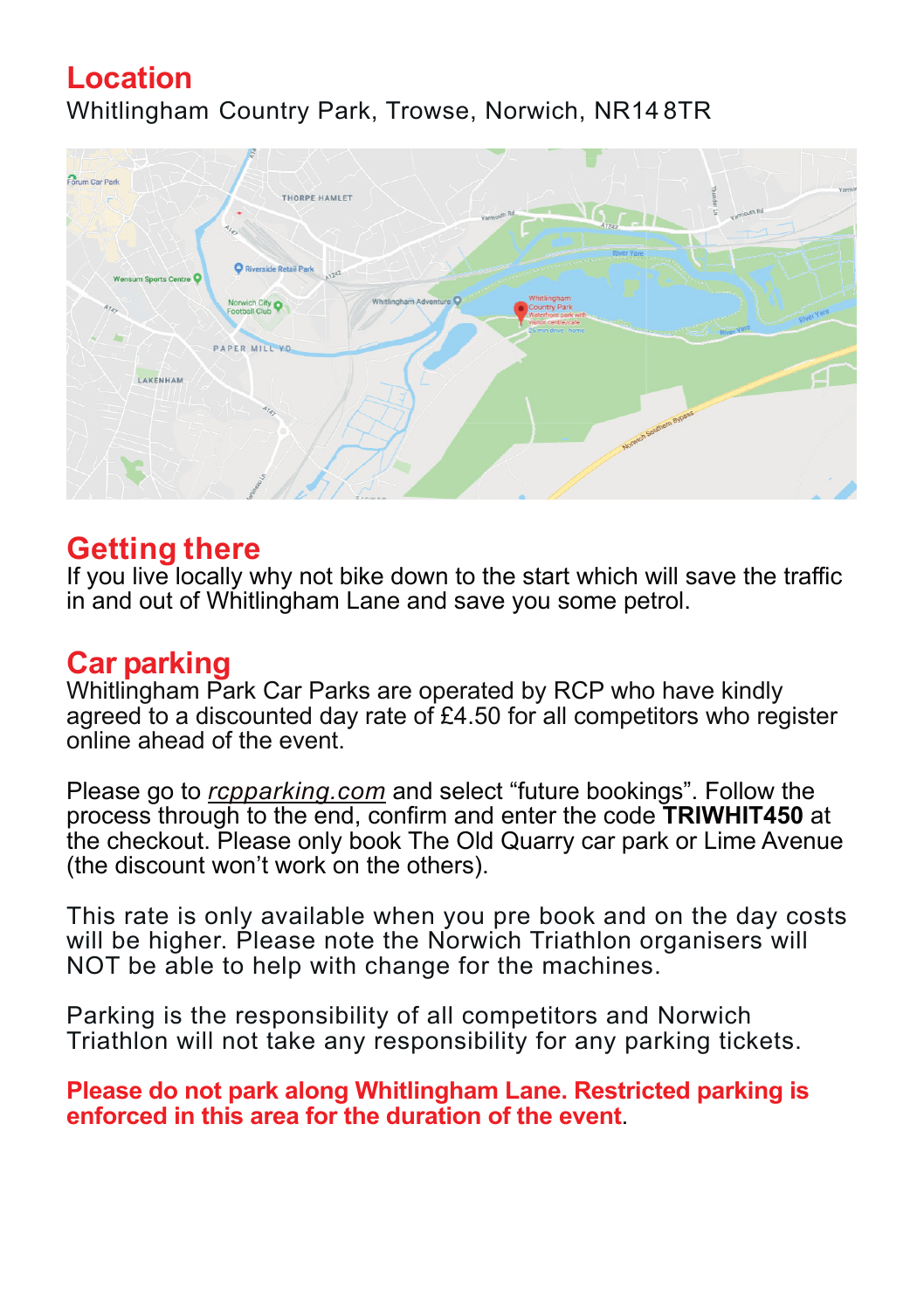### **Race briefing**

The race will be run under British Triathlon (BT) rules and if any competitor wishes to read any particular rule(s), the full rule book is available on the *[British Triathlon website](https://www.britishtriathlon.org/competitionrules)*.

This year our race briefing has been posted as a video on YouTube for *[Standard and Sprint competitors](https://www.youtube.com/watch?v=T0820w4CH8I)*, and an *[additional brief for Relay](https://www.youtube.com/watch?v=aZaXM5wOPIs) [teams](https://www.youtube.com/watch?v=aZaXM5wOPIs)*. **Please note there will be no race briefing on the day and it is therefore your responsibility to read and watch the information supplied to you.**

Extra information specific to Relay teams is flagged throughout this briefing with a blue rectangle in the left margin.

#### **Decorum**

BT rules (22.5) state that attire must be fully fastened at all times, both front and back. That means that zips pulled down to expose the chest will be asked to refasten. Tri shorts and tops are allowed, but there must not be any gap between them - the front torso must be fully covered. Failure to comply is now a disqualification with no appeal. We know it gets hot on the run, but fully exposed chests are considered unsightly so should be covered. Men are able to be bare chested if changing in Transition whilst observing suitable modesty. Triathlon England East Region has a zero tolerance policy for inappropriate behaviour exhibited towards any volunteer, other athlete or member of the public. Please race with respect for everyone around you.

#### **Technology**

A quick note on your gadgets. Sports gadgets are fine to use throughout (Garmin, TomTom, Polar etc). Please don't wear any kind of headphones during the Transition setup, race or transition collection. All are liable to a disqualification by BT rules. And don't be sneaky and pop them out when you think we can't see you. If we see a couple of wires dangling behind you, there is only one reason they were there!

Smart watches and 'phones can be used as a recording device to track your speed but you cannot use them to make a call or send a text while racing or in the Transition area, or use them for music, photography or video.

#### **Inhalers**

If you need to use your inhaler immediately before the race, you can leave it with a marshal who will stick your race number on it and take it to Registration.

### **norwichtriathlon.co.uk**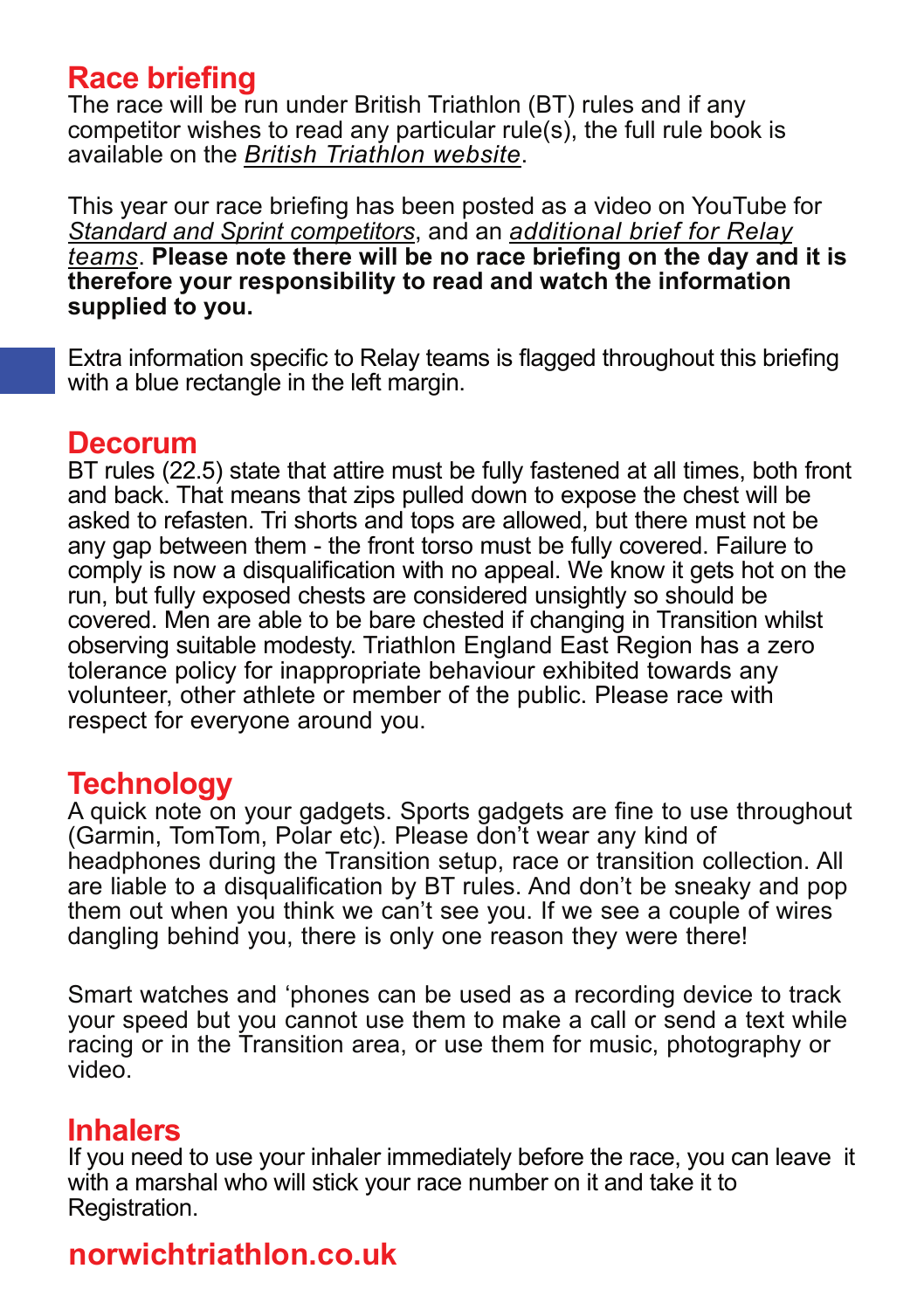# **On the day - Registration**

The first thing all competitors need to do is register for the race. This is where you will meet our lovely Registration team. Registration is situated near the Flint Barn Café, you won't miss us with lots of Tri-Anglia flags and our friendly Marshals who will point you in the right direction.

This year we are doing things slightly differently with all race packs being placed in Transition. Therefore, you will pass through Registration with your bike. If you entered as a British Triathlon member you will be asked to show that your membership is in date and that you are a "Core" or "Ultimate" member. "Supporter" and "Essential" memberships do not include a race license. If your membership is not in date or does not include a race license then you will be required to pay for a day licence which is £5. **Please note we will only be able to accept card payments this year (sadly we cannot accept American Express)**.

You will be given your competitor number which we will write on your hand (don't worry it will wash off after the race). You will need this to find your bike racking spot where your race pack will be when you enter Transition.

For Relay teams only the relay swimmer needs to come to Registration, although you are all welcome to pass through.

You will then make your way to Transition where our friendly team will help you find your number to rack your bike and collect your race pack.

# **The race pack includes**<br>Timing chip You need to fast

You need to fasten it to your left ankle using the Velcro strap. This is used to ensure we can give you an accurate result at the end of the race as the chip connects when you pass over the race mats in each section of the race.

> Please note we reserve the right to charge competitors £10 for timing chips not returned to the organisers.

Two stickers One must be stuck to your bike helmet and the second to the seat post on your bike.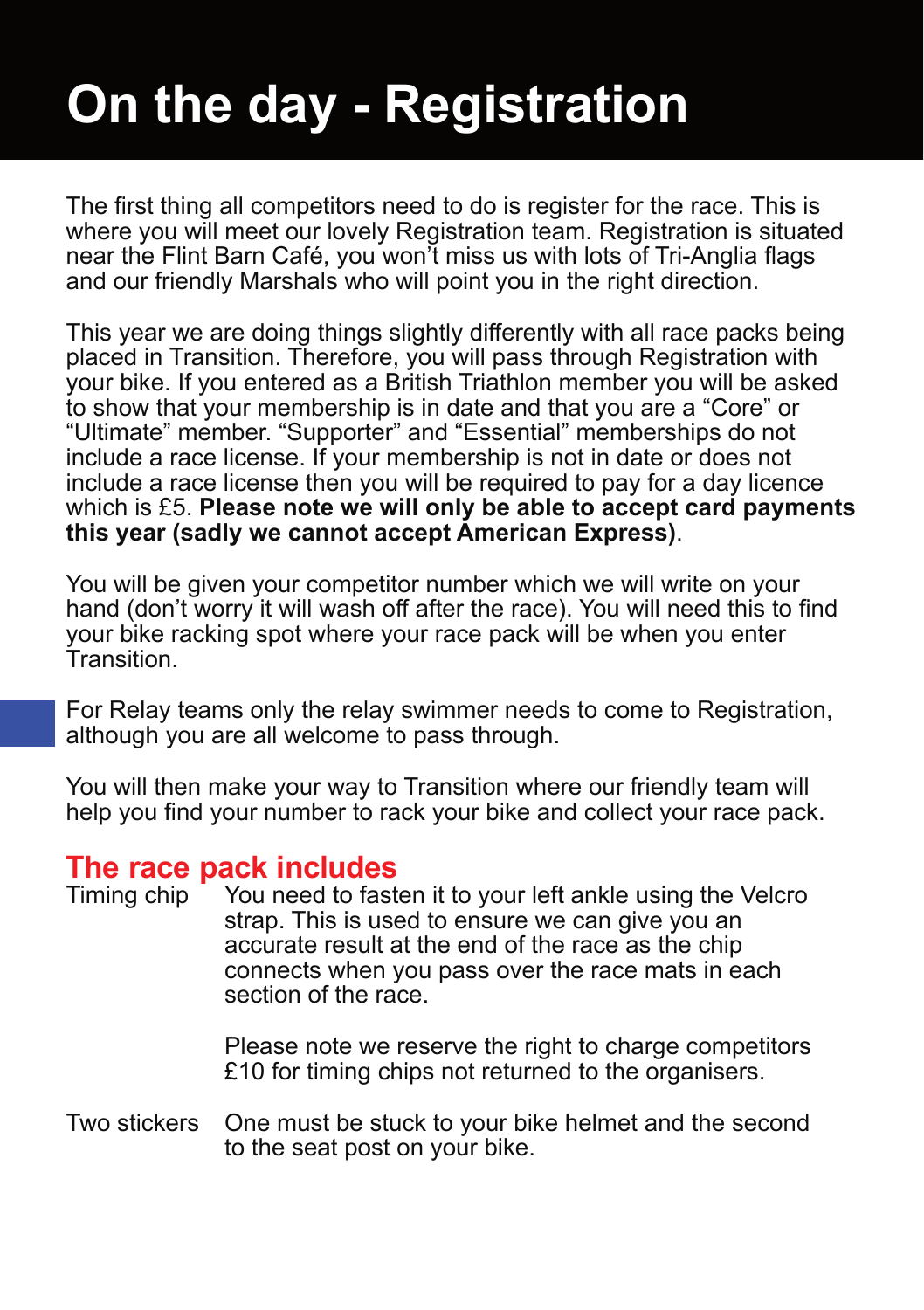Race number You will be provided with **ONE NUMBER** which needs to be attached to a race belt so that when you are on the bike it is on your back and on your front for the run. Your number must be clearly visible at all times except for in the swim.

**SWIM HATS WILL NOT BE PROVIDED** this year. We took this decision because we end up with so many being left in Transition which isn't good for the environment. **PLEASE BRING YOUR OWN as swim hats must be worn.**

### **Registration opening times: Sunday 06:00 - 07:45**

Registration **WILL NOT** be open on Saturday as in previous years as we have changed our process for 2021. Therefore, please arrive on Sunday 11th July between 06:00-07:45. After this time Registration will be closed and sadly you will not be able to race.

#### **What to remember for Registration**

Arrive in plenty of time and within the times when Registration is actually open.

If you entered as a British Triathlon member you will need to show proof of your current (in date) British Triathlon membership.This must be the British Triathlon Core or Ultimate membership package which include the race licence.

If you entered as a British Triathlon Member and cannot provide proof of membership as above at registration you will be asked to purchase day membership at a cost of £5 (payable by card only - no cash). You will not be allowed to compete until this fee has been paid.

The next step is on to Transition…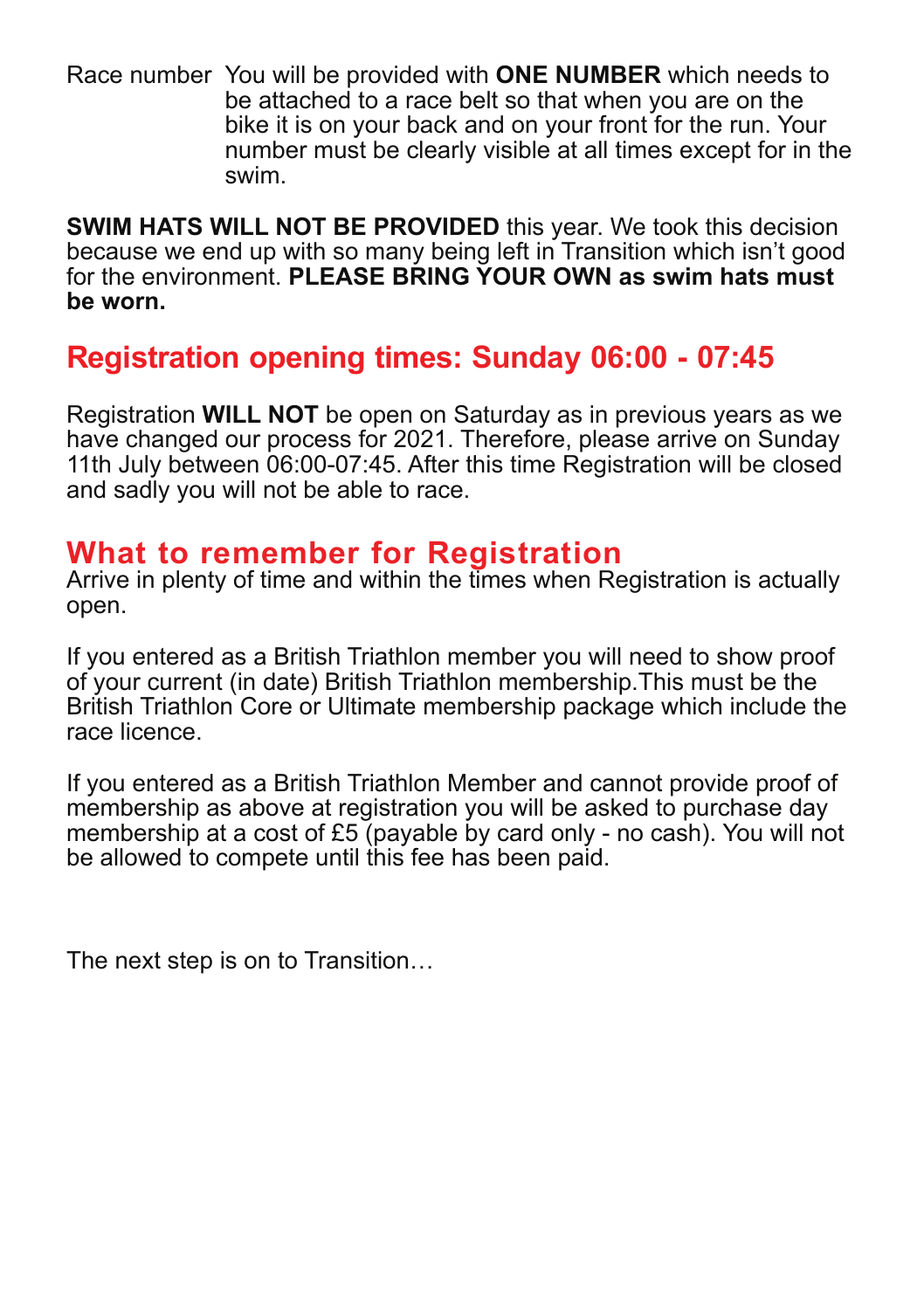# **On the day - Transition**

Once you have been through Registration and had your race number written on your hand you will be signposted to Transition.

### **Transition will be open from 06:00 - 08:00**

Rows of numbered racking will be found in Transition and our helpful Marshals will signpost you in the right direction of your number. You will take your kit including your bike to your spot where you will find your individual race pack. Remember, you will need to have your helmet on and strap done up for checking (and adjustment if needed) before you enter Transition.

Only the cyclist in the Relay team can enter Transition. The other team members will need to wait while they rack their bike (the swimmer may want to start heading towards the swim start).

Please respect other competitors space and face your bike in the direction that your number is facing on the rack. This will allow space for everyone because alternate bikes will be facing in opposite directions.

You can then lay out your helmet, shoes etc by (but not extending beyond) your front wheel. Lots of people will be on hand to help if you are unsure on what to do. Please remember not to try and mark your space in transition as anything that looks like it is identifying a space will be removed.

Please note that you are not able to leave bags or boxes in Transition but instead we will have an allocated area outside of Transition where you can leave these. Any bags or boxes left in Transition will be moved to this area by one of our Marshals.

After the race you must collect your bike and kit by 12:45. We will look to open transition for this from approximately 11:30. You MUST have your race number to collect your kit. Our marshals will check that the stickers on your bike, helmet and race number all match.

Bike and kit collection will be considered complete by 12:45. Please collect your kit before this time as we will then be clearing up the secure perimeter fences and your kit will no longer be secure. Bikes and kit still in Transition after this time may be relocated to the Flint Barn walls so the site can be cleared.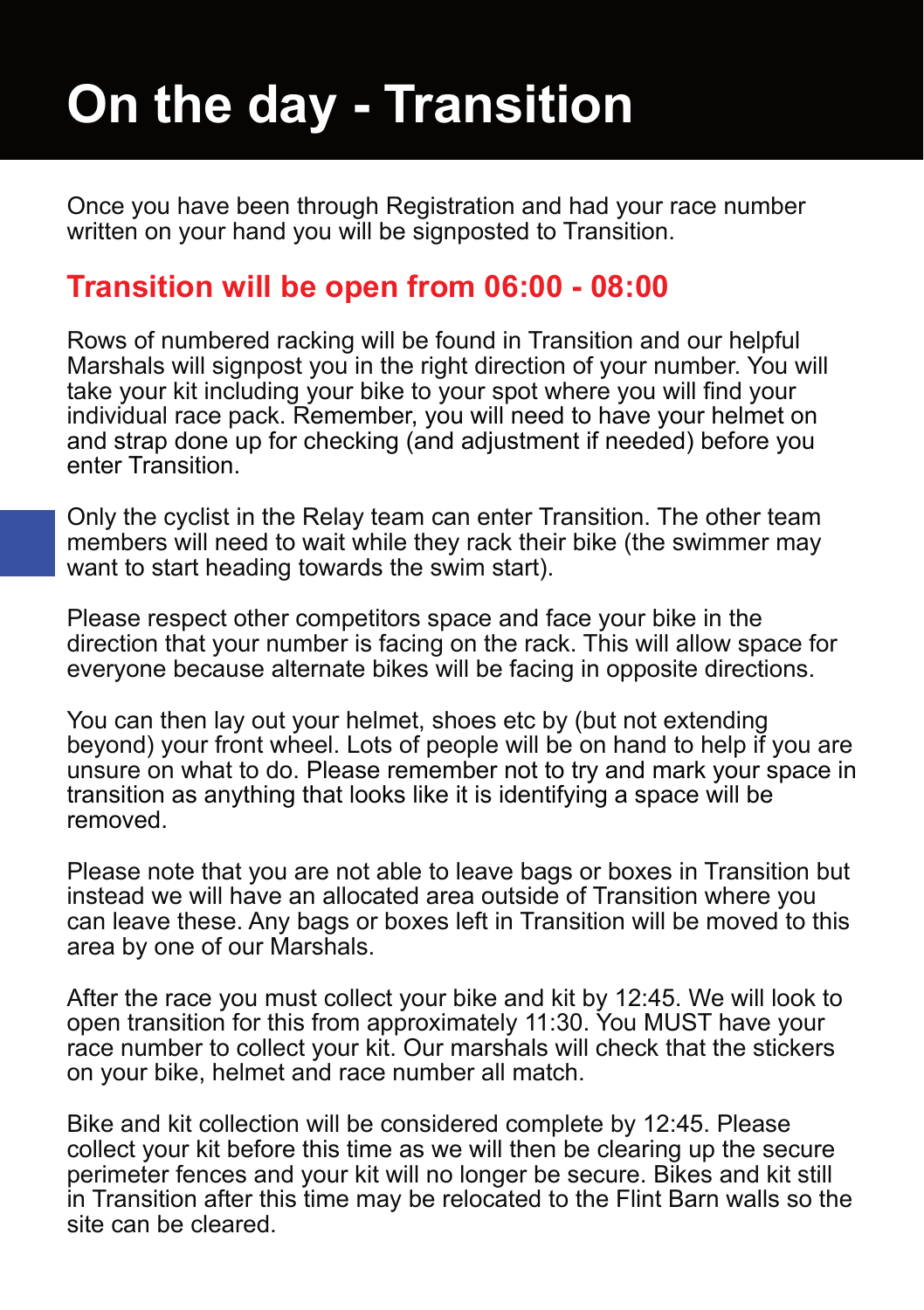# **The Event - swim section**

#### **REMEMBER WE ARE NOT PROVIDING HATS THIS YEAR AND SO YOU MUST BRING YOUR OWN**

The swim will commence from the Open Water Centre which, looking at the lake from Transition is to your left. Please allow between five and ten minutes to walk to the start and leave any supporters behind at this stage. You may want to bring a pair of flip flops to walk down in, you can then pop these in our shoe bag which will then be taken to near the finish line. Any shoes not collected by 13:00 will be binned.

We recommend that you use the toilets in or close to Transition before heading to the swim start as there are no toilets available there

For Relay teams and only swimmers should make their way to the swim start.

Listen out for our man on the microphone to usher you to the start, but we advise that all competitors taking part in the Standard distance swim are by the start by 07:55 and Sprint competitors by 08:45. Relay team swimmers will start with the Standard competitors.

This year we will be operating a rolling swim start which means we will ask all competitors to gather (socially distanced) by the swim time that best suits their expectations on the day. There will be clear signs marking these times and Marshals along the lake side to assist.

You will then be ushered onto the pontoon and lined up in rows and told when to enter the water. Your time will start as you walk over the timing mat located by the water's edge. You must not dive in. Please familiarise yourself of the swim route by looking out for the buoys that will guide your direction. *[Maps are available on our web site](https://www.norwichtriathlon.co.uk)*.

Please note that, unlike previous years, there will not be an opportunity to enter the water before you start due to Covid restrictions.

Wet-suits are strongly advised for the swim but under British Triathlon rules if the water temperature is above 22 degrees Celsius then the use of wetsuits will be forbidden.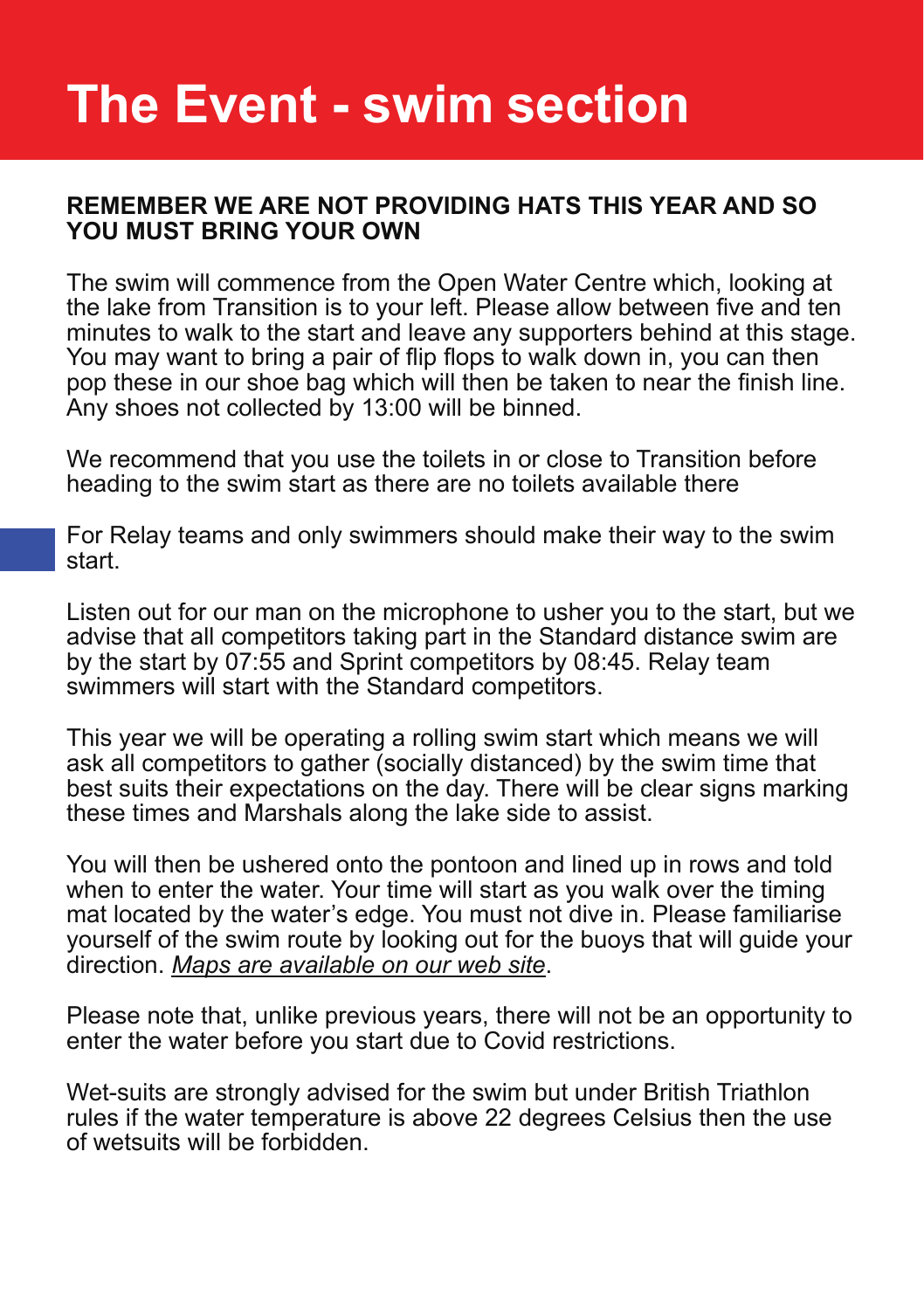All swim routes exit near the Transition area, which is marked by 2 buoys on each side and a pair of large exit flags. Upon exiting the water our marshals will point you in the right direction to collect your bike.

#### **Transition 1**

Relay Teams - The swimmer exits the water and heads for Transition. The swim to cycle changeover is immediately before the entrance to the secure Transition area. When they reach the changeover area, the swimmer removes their timing chip and passes to the awaiting cyclist who should attach it to their left leg. The cyclist can wear their shoes, but NOT their cycle helmet which should be stored with their cycle in Transition.

Once in Transition you need to take off your wet-suit and prepare yourself for the bike. You must not pick up or remove your bike from the rack until your helmet is on your head and fastened.

The bike exit is at the opposite end of Transition from the swim entrance.

When you have got your helmet on you can walk/run with your bike to the exit of Transition. Once out of the Transition area and across the mount line, you can get on your bike and continue onto the bike course.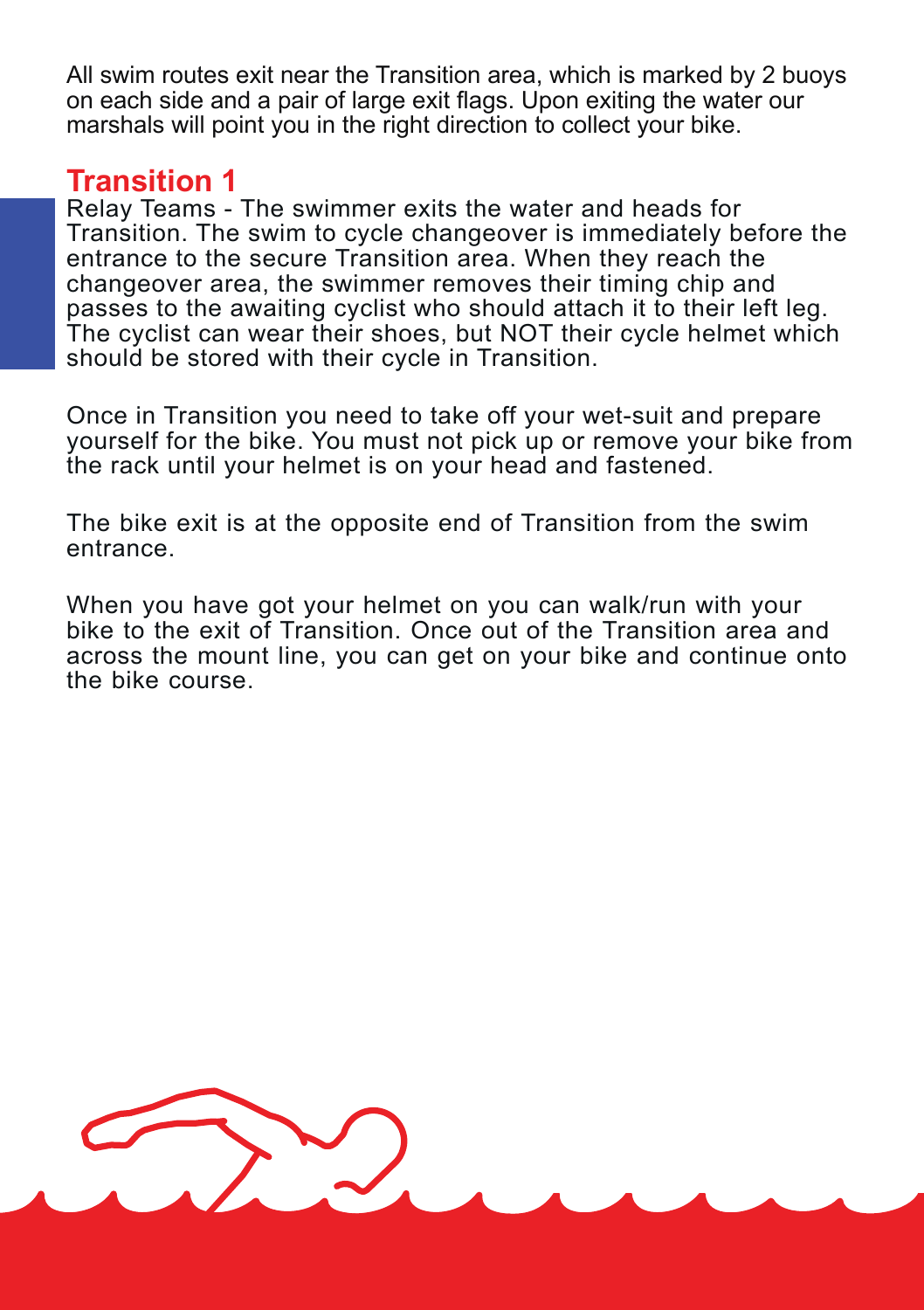# **The Event - bike section**

All competitors are required to abide by the Highway Code and follow the normal rules of the road. This includes obeying 'Give Way' and 'Stop' signs at junctions. Reckless riding will be grounds for disqualification and any infringement of the law and any subsequent legal action is the sole responsibility of the competitor.

The Standard bike distance is a single lap route of 38 km, while the Sprint bike distance is a single lap of route of 18km.

#### *[Maps are available on our web site](https://www.norwichtriathlon.co.uk)*.

Please note: conditions outside of our control may cause changes to the course. Should this happen, they will be communicated on the website prior to the day and will be communicated on the morning of the event.

There is one "stop and foot down" junction on the ride as Arminghall Lane turns right onto Stoke Road. It will be clearly marked and marshalled with red flags. This means athletes must come to a complete stop, place their foot on the ground and then only proceed when they deem it safe to do so. Failure to comply will result in automatic disqualification for which there is no appeal..

Every competitor must ensure that his/her bicycle is in a safe and roadworthy condition. There will be a bike mechanic on site to sort any immediate issues. Competitors must wear the race numbers provided at all times throughout the cycling section of the event and in such a way that it is clearly visible from behind. (Number belts will be allowed, but must have number visible on back during cycle and front during run).

Cycle helmets approved by the BSI, ANSI, Snell or equivalent standards authorities must be worn and must be fastened before competitors remove their cycles from the transition racking.

Your race number must be visible from behind when you are on your bike so please make sure your race belt is positioned to allow this.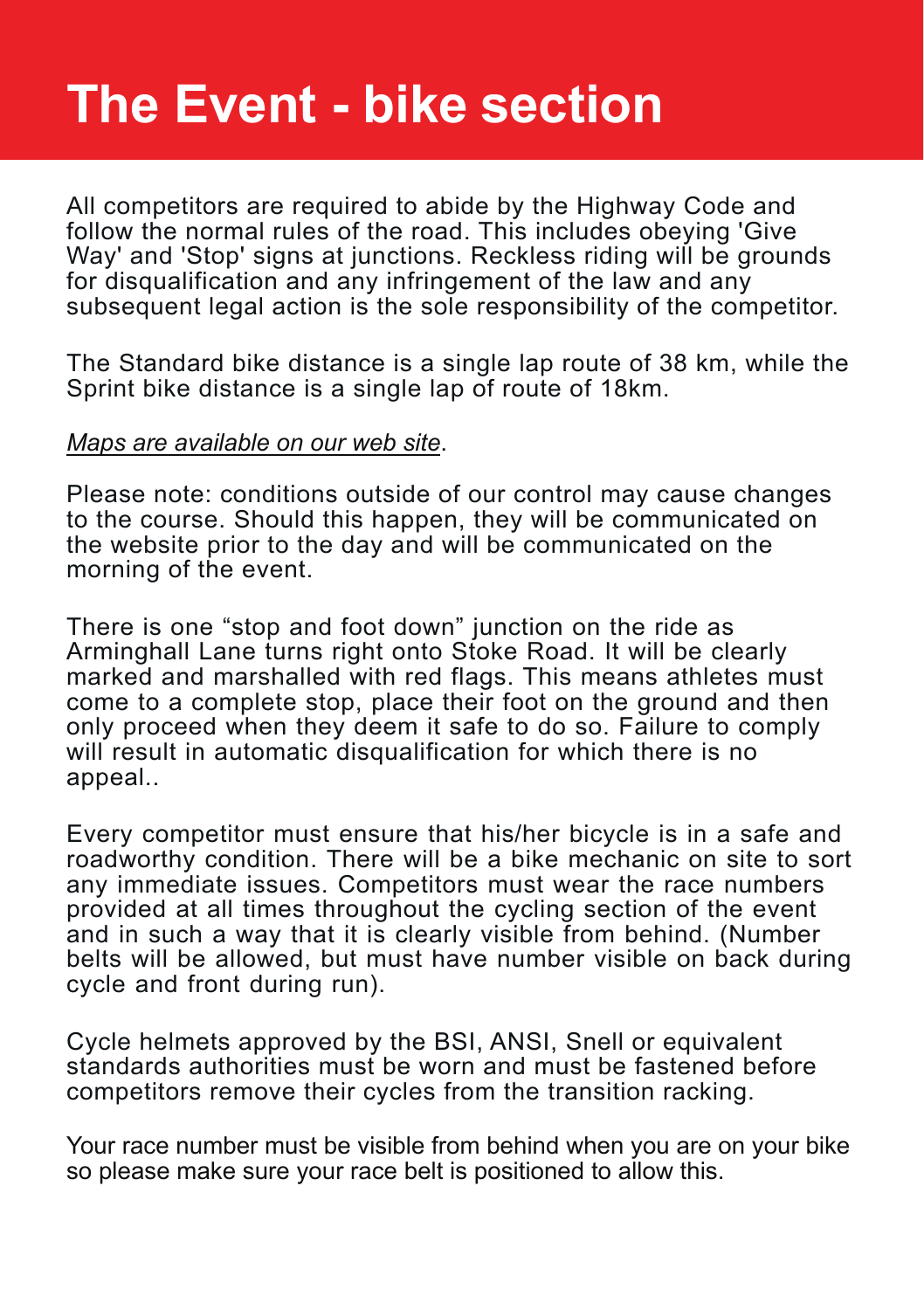Helmets must be worn and fastened up at all times during the cycling section of the event, including the return of the bike to the cycle rack. The strap should be tight enough to allow just 2 fingers placed horizontally inside the fastened strap. If your strap is seen to be too loose you will be asked to stop and tighten it, so make sure you don't adjust it after being checked in to Transition.

Drafting: the draft zone is now 10 metres measured from the front edge of the front tyre of the competitor in front. There is no longer a side zone and competitors have 20 seconds to pass through or drop back. Likewise, if overtaken the competitors has 20 seconds to drop out of the draft zone.

#### **Transition 2**

Dismount from your bike before the dismount line (which is the same as the mount line) and run with your bike, following the same route as on the way out, back to the Transition area to park you bike at the same position you took it.

Note: you must not unfasten or remove your helmet until your bike has been re-racked.

Relay teams - you must remove your cycle helmet and store with your cycle before exiting the secure Transition area. The run exit is at the opposite end to the bike entrance. The cycle to run relay change over is immediately outside the secure Transition area. Only once inside the change-over area can the cyclist remove their timing chip from their leg and pass onto the runner to secure to their ankle before starting the run.

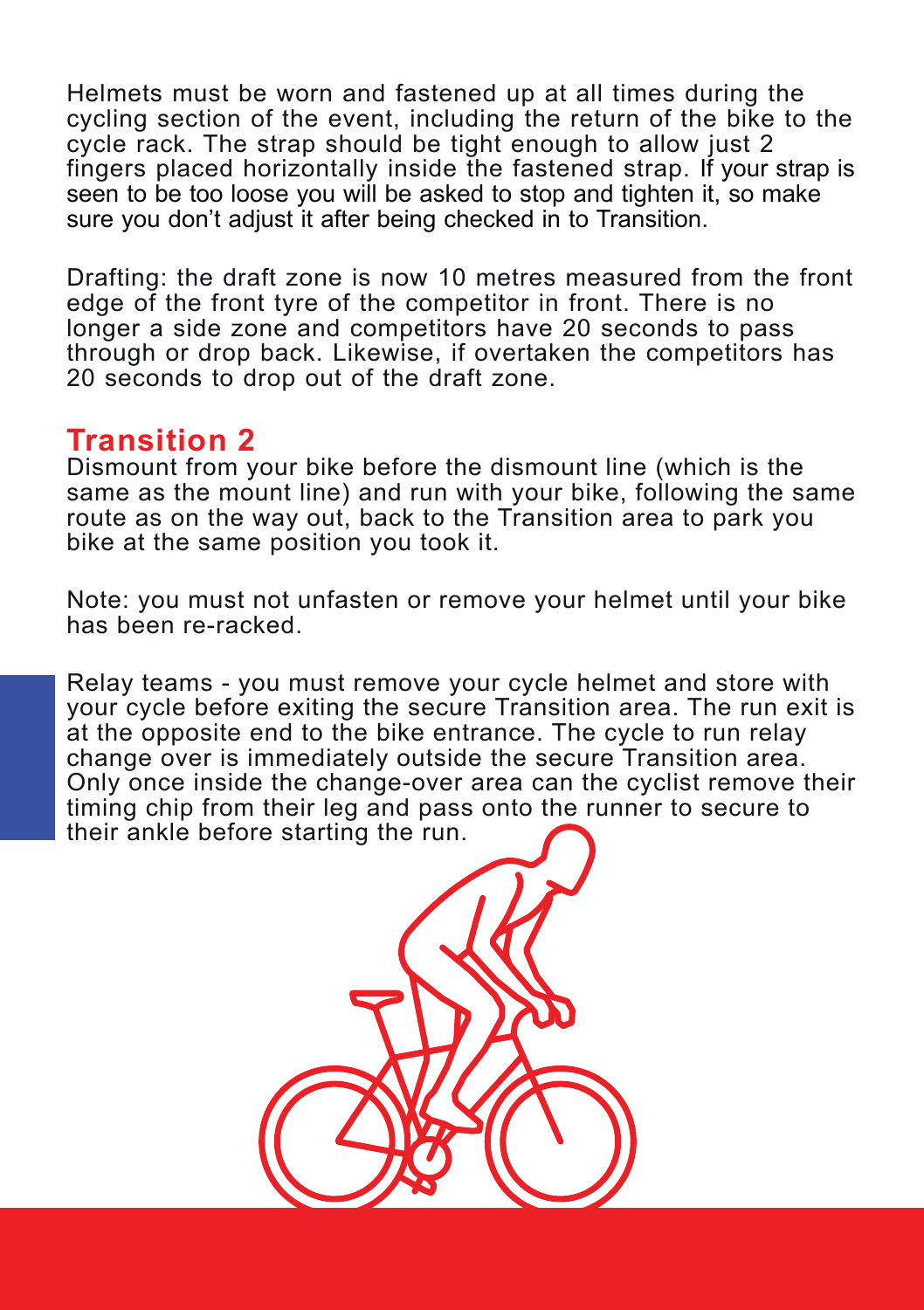# **The Event - run section**

The run route is on pathways and tracks that follow a loop around the main park area in an anticlockwise direction. The run extends from the lakeside into the surrounding woodland to return to the lake as a 5 km circuit.

The Standard run distance is 2 laps of the course and the Sprint run distance 1 lap.

A timing mat will record each lap split to ensure you complete both laps. Water will be available during the run which you will pass on each lap.

Your race number must be clearly visible on your front at all times during the run so please turn your race belt round to allow for this. Competitors must follow the directions and instructions of all race officials.

There will be other people using the country park and the paths, so please treat them respectfully.

#### **Finish**

Under British Triathlon rules, competitors who have already finished, family members or supports are not allowed to accompany you. We will be asking all competitors to take off their own timing chips and place these into a bucket. You will then collect your finishers medal to wear with pride.

Relay teams - your runner can collect 3 medals to pass onto their team mates. Relay teams cannot have their teammates join them over the finish line (sorry).

**norwichtriathlon.co.uk**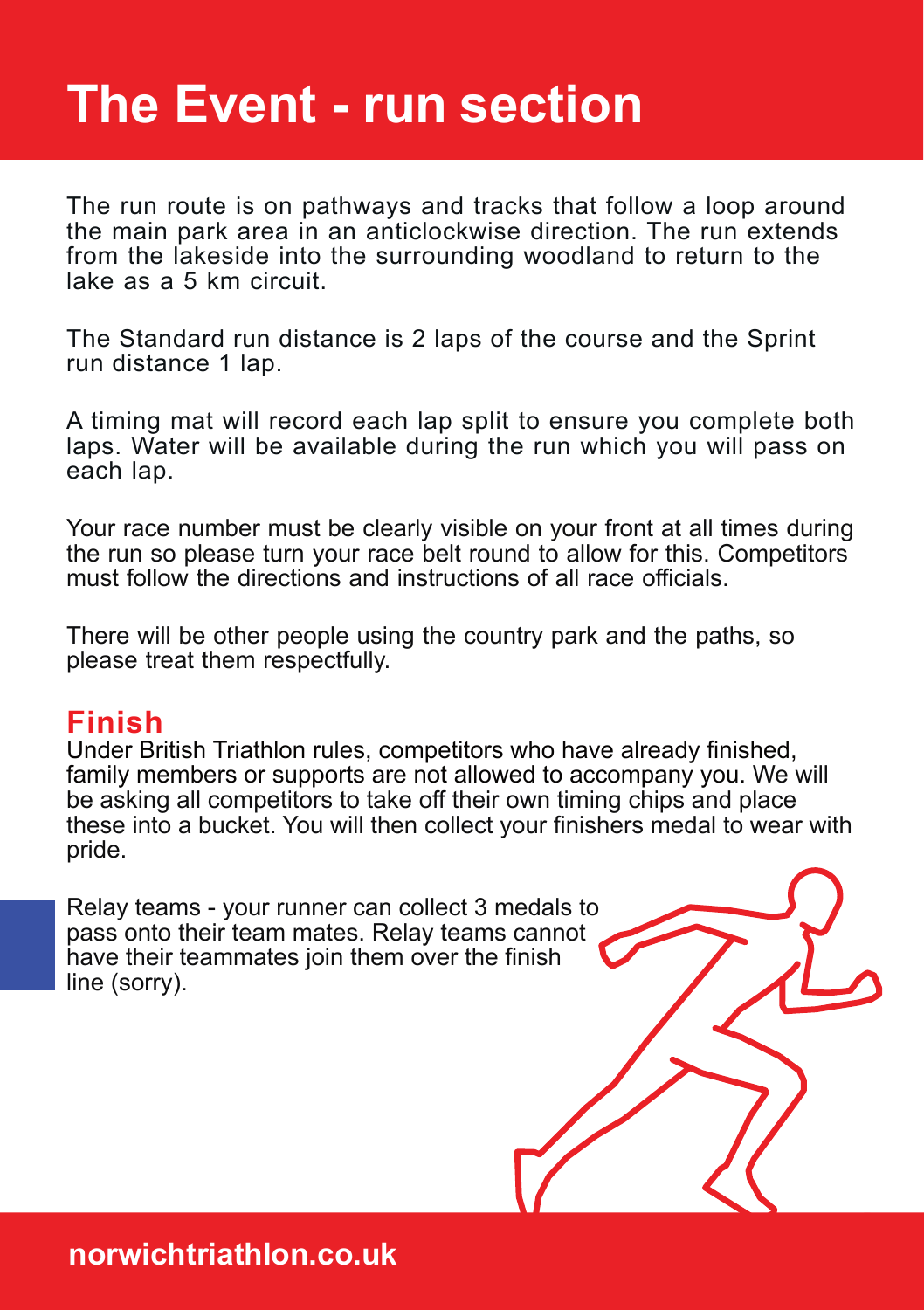# **A reminder of what to bring**

#### **Swim**

**Goggles Swim cap** Swim/wet/Tri suit

#### **Bike**

Race number belt T-shirt or tri-top if not wearing a Tri suit (this can be used for the run as well) Bike Bike shoes, Helmet Water bottle(s), Hand held bike pump

#### **Run**

Running shoes Cap/visor, Socks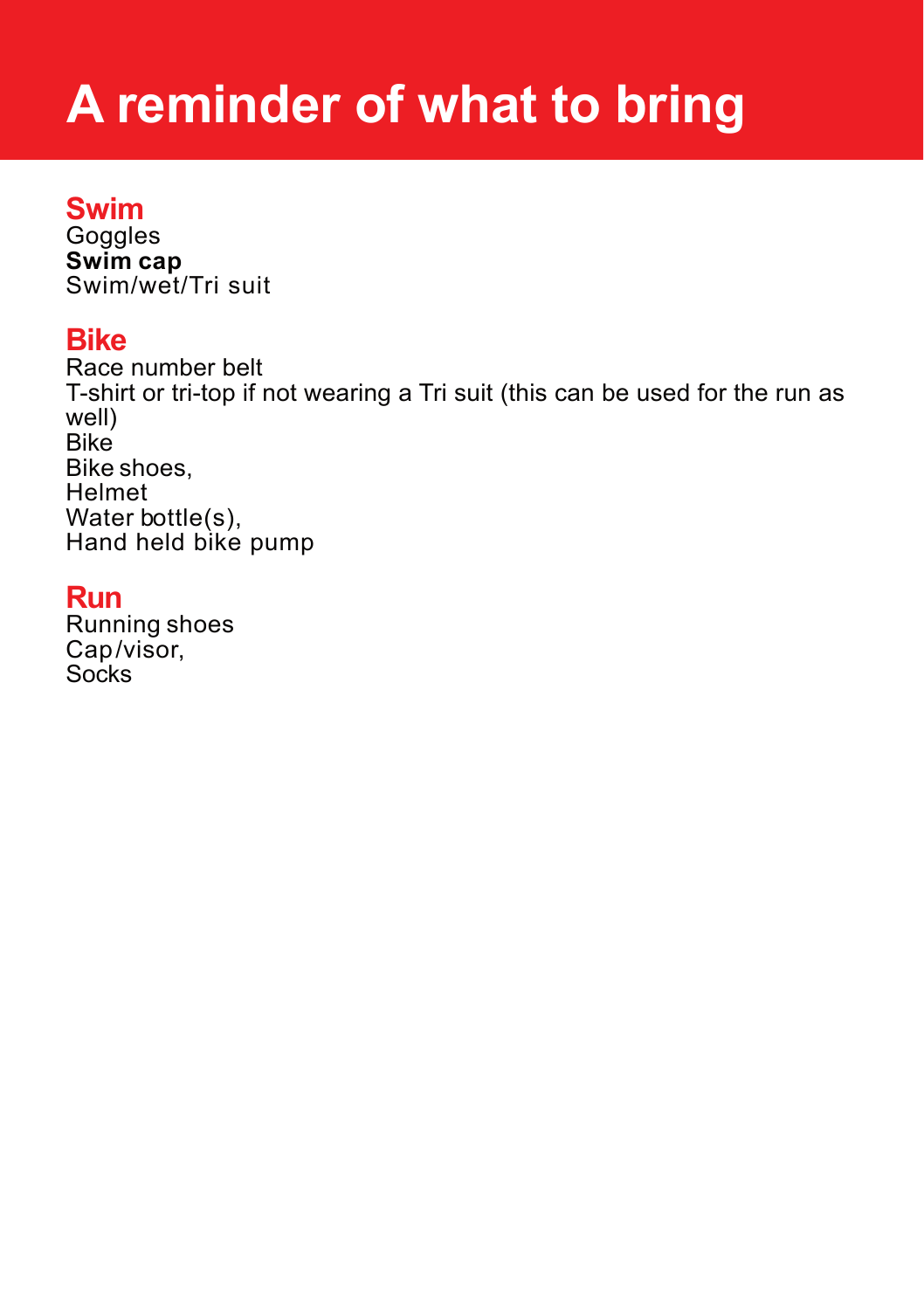### **Refreshments**

Water will be available for competitors on the run and at the finish area. Other refreshments will be available for purchase from our event caterers Risi Bici and the café in the Flint Barn Visitor's Centre. We are trying to do our bit for the environment so will not be providing plastic bottles of water at the end. Instead we will supply you with a biodegradable cup of water which you can then refill from the water available outside of the finish line.

#### **Race results**

Use of chip timing will mean results will be available almost immediately. These will be put on the event web site as soon as possible after the event. Timing chips must be worn for the entire duration of the race and worn on the left ankle. Your individual time will also be texted to the mobile number you provided when you entered.

### **Toilets**

We will have a number of portaloos available to competitors which will be situated in Transition and close to the Registration area near the Flint Barn. We cannot guarantee that the toilets at the swim deck will be open, so we recommend you go before heading to the start! …but we won't tell anyone if you go in your wet suit!

### **Photographs**

We will have our official photographers out on the course and I would like to thank Chris Roberts and his team. We are making all official photos available free of charge to competitors. In return we will be popping our logo on all of them, so please share far and wide.

#### **Prizes**

Everyone is a winner at the Norwich Triathlon and will receive their finishers medal after you cross the finish line!

There will be a "no more than 1 prize per athlete" rule for individuals.

Please listen out for announcements about prizes after the race. We are very conscious that we want to avoid unnecessary large gatherings of people under the current circumstances and so we might post them out if we are unable to distribute on the day.

### **norwichtriathlon.co.uk**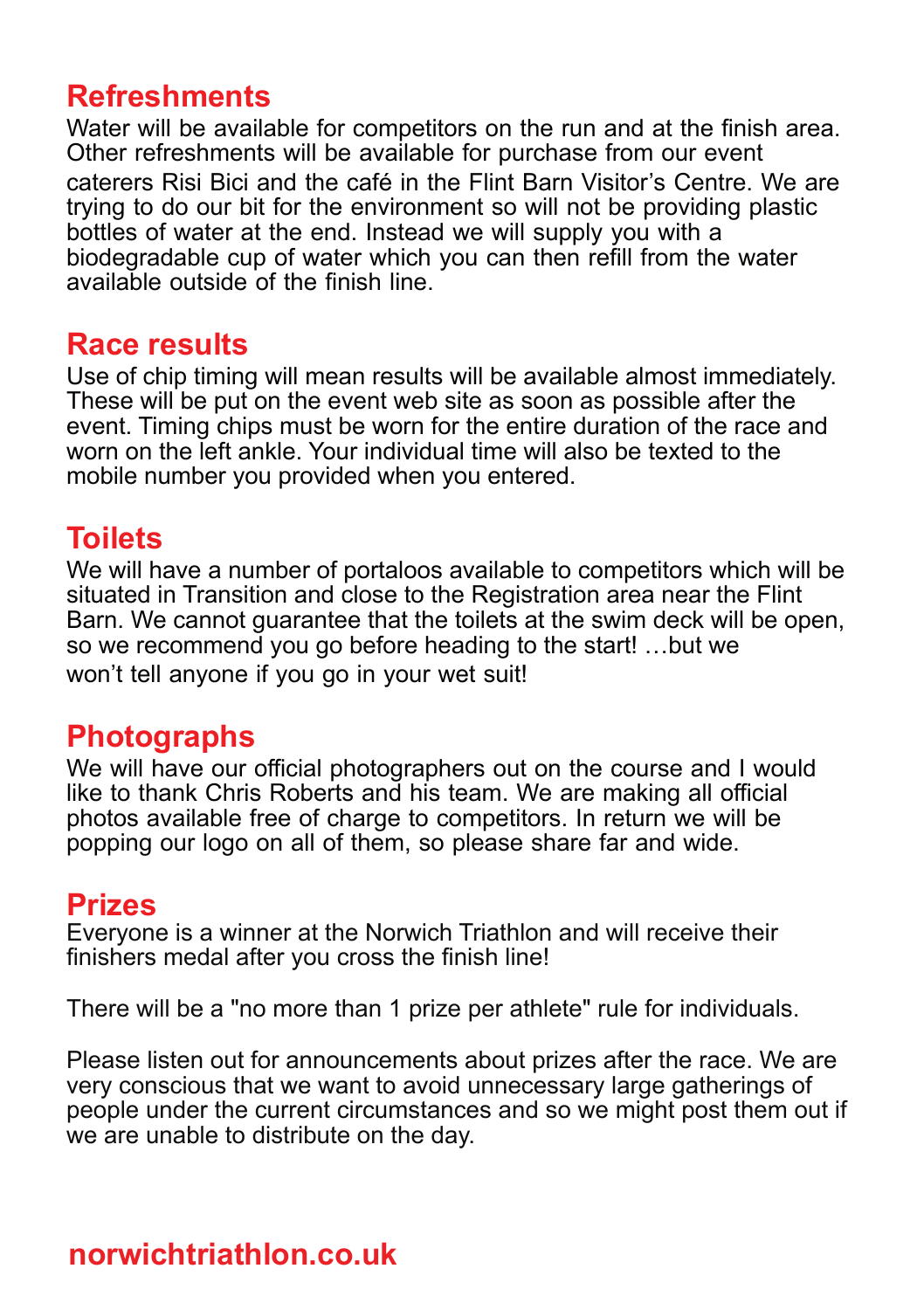# **The Event - schedule**

| Time      | <b>What</b>                                               | Where                     |
|-----------|-----------------------------------------------------------|---------------------------|
| 0600      | Registration & Transition open                            | Registration / Transition |
| 0745      | <b>Registration CLOSES</b>                                |                           |
| 0755      | Standard and Relay competitors<br>to be at the Swim Start | Open Water Centre         |
| 0800      | <b>Transition CLOSES</b>                                  |                           |
| 0845      | Sprint competitors to be at the<br><b>Swim Start</b>      | Open Water Centre         |
| 1130/1145 | Kit collection                                            | Transition                |
| 1245      | All kit out of Transition                                 | Near Transition           |
| 1300      | All shoes must be collected by<br>now                     | Near Transition           |

Finally, enjoy the race. The marshals and technical officials are all volunteers and are there for your safety. The occasional "thank you" does wonders. We are honoured to be able to hold the race in such a beautiful environment. Therefore, please respect the area keep it clean and tidy by taking your rubbish home, and smile at the locals!